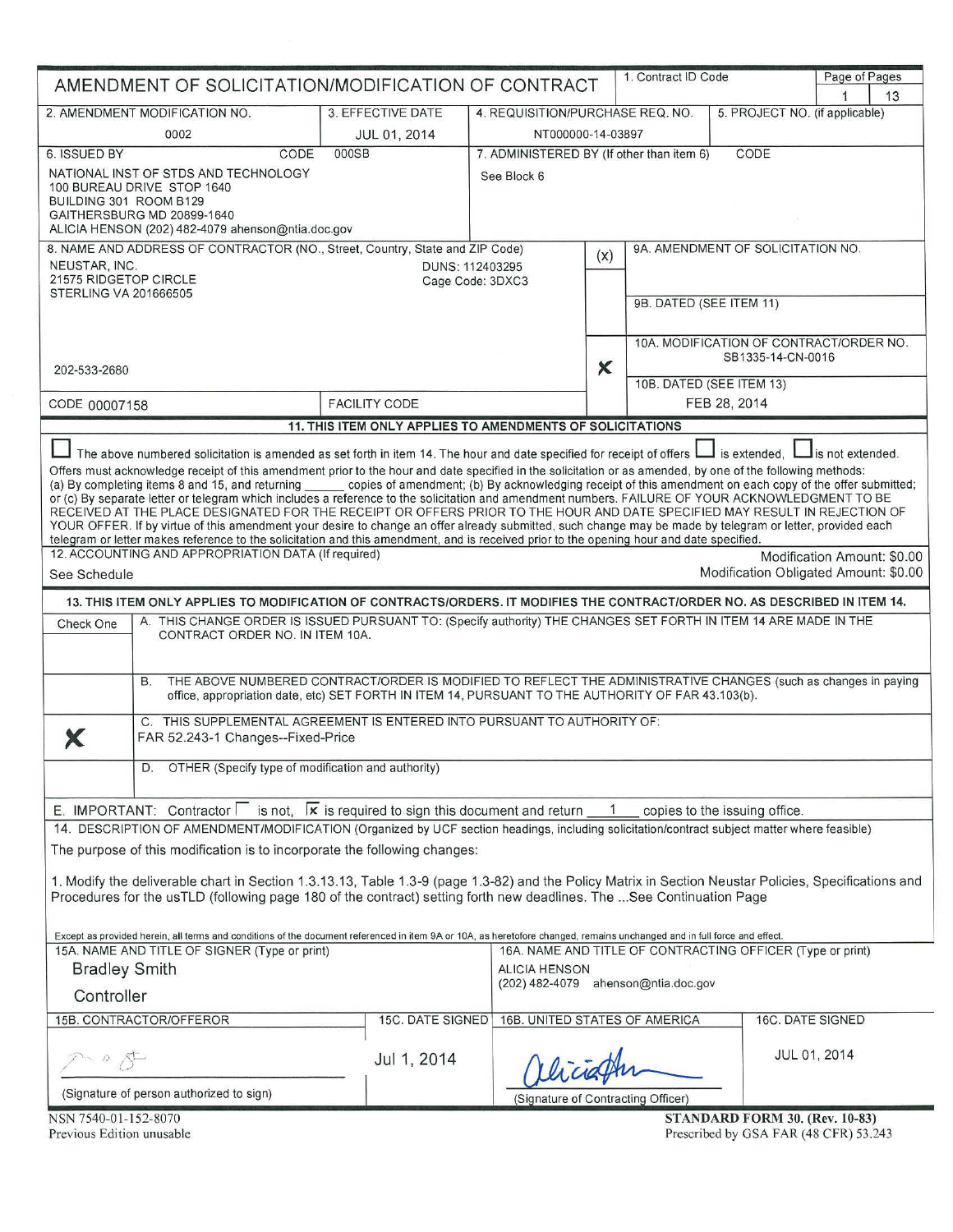# Continued from Block 14...

attached chart and matrix are hereby incorporated by reference.

2. Authorize Neustar to enter into the attached Transition Addendum with the usTLD registrars that request additional time to comply with the WHOIS Accuracy Program Specification. The attached Transition Addendum is incorporated by reference into Contract No. 881335-13-CN-0016 as part of the usTLD Registrar Accreditation and Registry- Registrar Agreement set forth in the Neustar Technical Proposal, dated November 14, 2013.

This modification is at no cost to the Government. All other terms and conditions remain unchanged.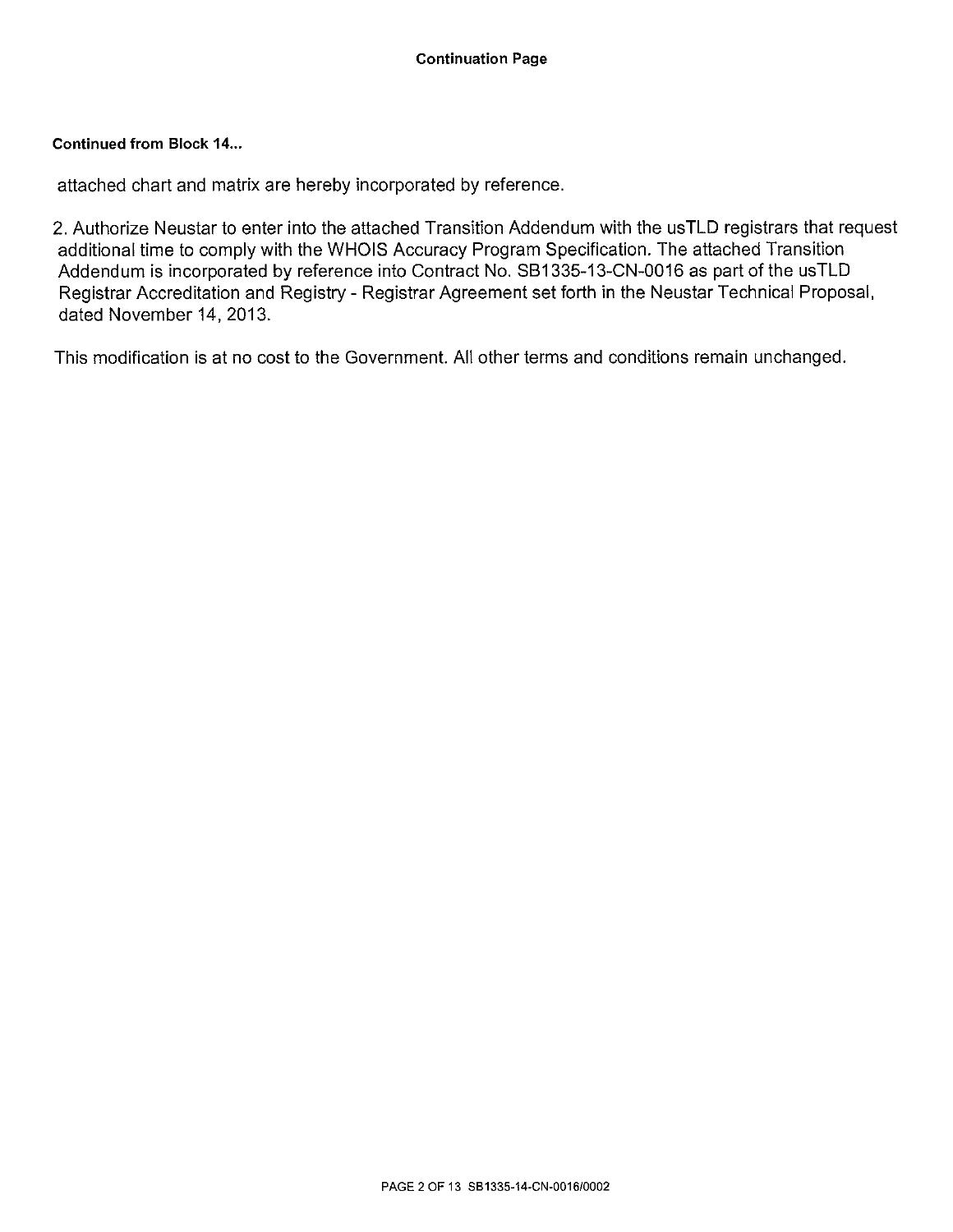### GENERAL AWARD INFORMATION

- 1. Type of Order: This is a FIRM FIXED PRICE No-cost Contract Modification
- 2. Contractor's Point of Contact: Name: Terri Claffey Phone Number: (202) 533-2915 Email: Terri.Ciaffey@neustar.biz
- 3. NIST Contract Specialist/Purchasing Agent (CS/PA): Name: Alicia Henson Phone Number: (202) 482-4079 Email: Alicia.Henson@nisl.gov
- 4. NIST Contracting Officer (CO): Name: Tiffany Johnson Phone Number: (202) 482-7831 Email: Tiffany.Johnson@nist.gov
- 5. NIST Technical Point of Contact if Applicable: Name: N/A Phone Number: Email:
- 6. NIST Contracting Officer's Representative (COR) if Applicable: Name: Elizabeth Bacon Phone Number: (202) 482-2097 Email: EBacon@ntia.doc.gov
- 7. NIST Alternative Contracting Officer's Representative {ACOR) if Applicable: Name: N/A Phone Number: Email:
- 8. Invoices Require CO Approval: No.

There will be no invoices submitted as this is a no-cost contract.

9. Extended TesUAcceptance Period: N/A

Test/Acceptance Period Ends: \_\_\_\_\_\_\_\_\_ (include only if answer is "Yes" above)

10. Additional Information: None.

GENERAL AWARD INFORMATION NeuStar.docx

Page 1 of 1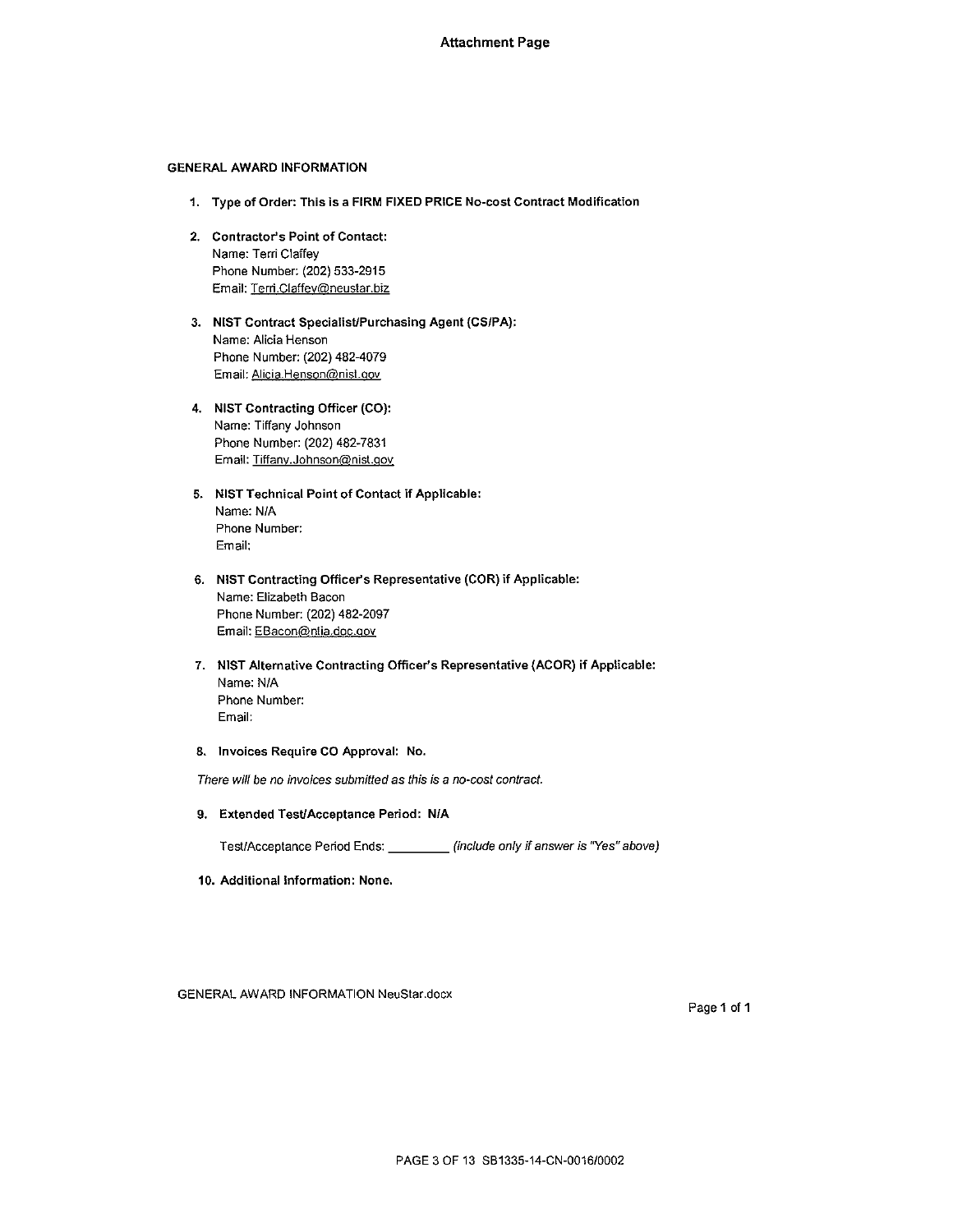|          | <b>SCHEDULE Continued</b>                                                                                                                                                                                                                                                                                                                                   |                 |             |               |                   |  |  |  |  |
|----------|-------------------------------------------------------------------------------------------------------------------------------------------------------------------------------------------------------------------------------------------------------------------------------------------------------------------------------------------------------------|-----------------|-------------|---------------|-------------------|--|--|--|--|
| ITEM NO. | <b>SUPPLIES/SERVICES</b>                                                                                                                                                                                                                                                                                                                                    | <b>QUANTITY</b> | <b>UNIT</b> | UNIT PRICE \$ | AMOUNT \$         |  |  |  |  |
|          | Contracting Officer: ALICIA HENSON, (202) 482-4079,<br>ahenson@ntia.doc.gov<br>Primary Contracting Officer Representative: ELIZABETH<br>BACON, 202-482-2097, EBACON@NTIA.DOC.GOV                                                                                                                                                                            |                 |             |               |                   |  |  |  |  |
|          | Alternate Contracting Officer Representative(s):<br>None                                                                                                                                                                                                                                                                                                    |                 |             |               |                   |  |  |  |  |
|          | Primary Technical Point of Contact: None                                                                                                                                                                                                                                                                                                                    |                 |             |               |                   |  |  |  |  |
|          | Alternate Technical Point of Contact(s):<br>None                                                                                                                                                                                                                                                                                                            |                 |             |               |                   |  |  |  |  |
|          | (Changed Line Item)<br>Neustar's final proposal submitted on 2/20/14 with the<br>amendment submitted on 2/21/14 is attached and<br>incorporated into this contract by reference. Within 90<br>days of award, Neustar, Inc. will enter into agreement<br>with the Department to carry out and operate the kids.us<br>domain in accordance with Dot Kids Act. |                 |             |               |                   |  |  |  |  |
| 10001    | The Contractor shall provide centralized management<br>and coordination of registry, registrar (where specified),<br>database, and information services for the usTLD in<br>accordance with the Statement of Work (SOW).Period<br>of Performance: Base 3 year period plus two (2) one (1)<br>year option periods (5 years).                                 | NTE<br>1.00     | EA          | 0.00          | 0.00 <sub>1</sub> |  |  |  |  |
|          | Accounting and Appropriation Data:<br>61.13.0011.010102000.1200011.100.<br>0400000000000000.25990000.000000<br>\$0.00<br>PR NUMBER: NT000000-13-03227<br>DELIVERY DATE: 03/01/2014                                                                                                                                                                          |                 |             |               |                   |  |  |  |  |
|          | SHIP TO:<br>US DEPARTMENT OF COMMERCE<br>NATIONAL TELECOMMUNICATIONS & INFO ADMIN<br>1401 CONSTITUTION AVENUE NW HCH BUILDING<br>WASHINGTON DC 20230<br>FOB: Destination<br>Period of Performance: 03/01/2014 to 02/28/2017<br>Pricing Option: Firm-Fixed-Price                                                                                             |                 |             |               |                   |  |  |  |  |
|          | (Changed Line Item)                                                                                                                                                                                                                                                                                                                                         |                 |             |               |                   |  |  |  |  |
| 0002     | The Contractor shall provide centralized management<br>and coordination of registry, registrar (where specified),<br>database, and information services for the usTLD in<br>accordance with the Statement of Work (SOW).                                                                                                                                    | NTE<br>1.00     | EA.         | 0.00          | OPT.<br>0.00      |  |  |  |  |
|          | Accounting and Appropriation Data:<br>61.13.0011.010102000.1200011.100.<br>0400000000000000.25990000.000000<br>\$0.00<br>PR NUMBER: NT000000-13-03227<br>DELIVERY DATE: 03/01/2017<br>SHIP TO:<br>US DEPARTMENT OF COMMERCE<br>NATIONAL TELECOMMUNICATIONS & INFO ADMIN<br>1401 CONSTITUTION AVENUE NW HCH BUILDING                                         |                 |             |               |                   |  |  |  |  |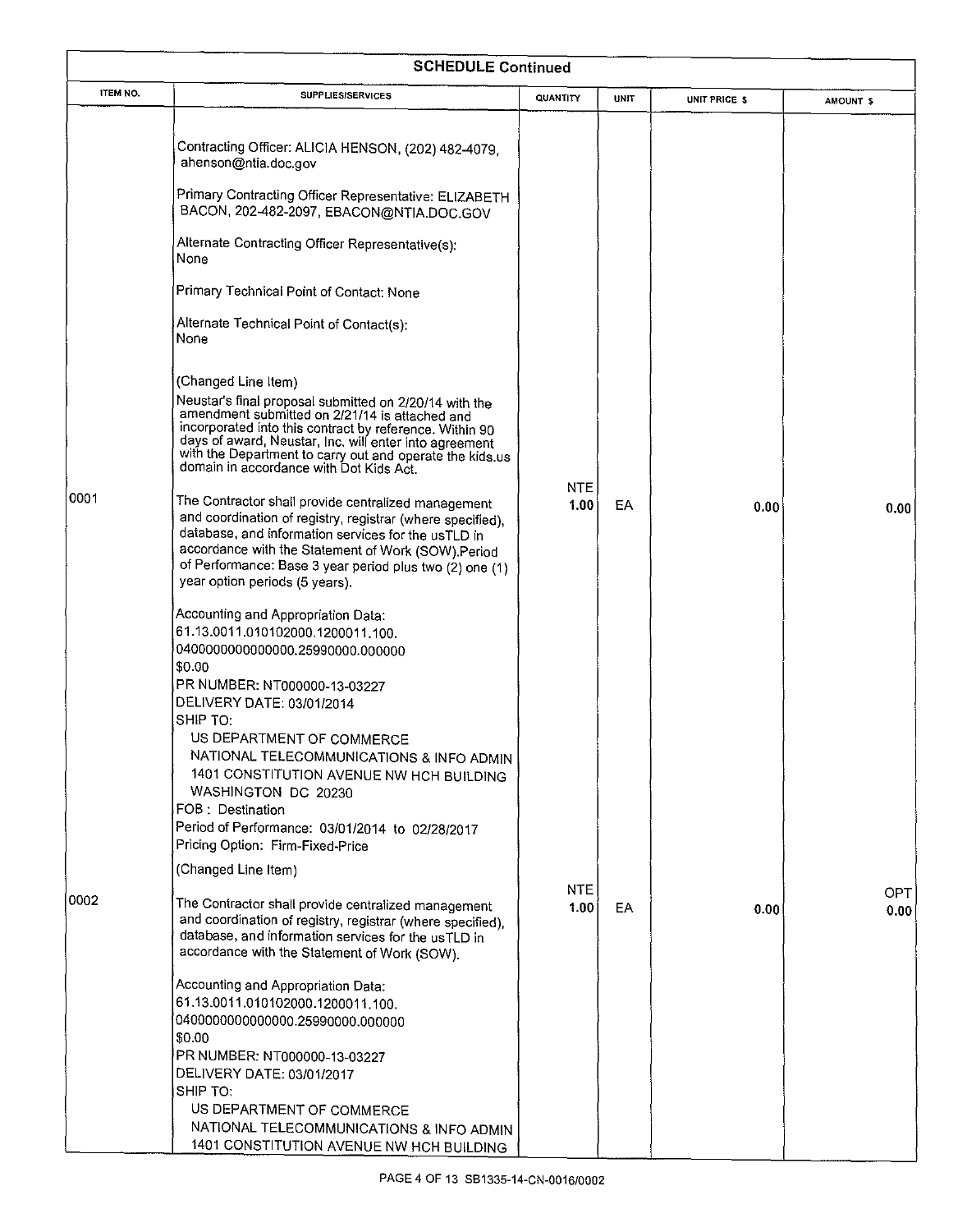|          | <b>SCHEDULE Continued</b>                                                                                                                                                                                                                                                                                                                                                                                                                             |             |             |               |                      |
|----------|-------------------------------------------------------------------------------------------------------------------------------------------------------------------------------------------------------------------------------------------------------------------------------------------------------------------------------------------------------------------------------------------------------------------------------------------------------|-------------|-------------|---------------|----------------------|
| ITEM NO. | <b>SUPPLIES/SERVICES</b>                                                                                                                                                                                                                                                                                                                                                                                                                              | QUANTITY    | <b>UNIT</b> | UNIT PRICE \$ | AMOUNT <sub>\$</sub> |
| 0003     | WASHINGTON DC 20230<br>FOB: Destination<br>Period of Performance: 03/01/2017 to 02/28/2018<br>Pricing Option: Firm-Fixed-Price<br>(Changed Line Item)<br>The Contractor shall provide centralized management<br>and coordination of registry, registrar (where specified),<br>database, and information services for the usTLD in<br>accordance with the Statement of Work (SOW).                                                                     | NTE<br>1.00 | EA          | 0.00          | OPT<br>0.00          |
|          | Accounting and Appropriation Data:<br>61.13.0011.010102000.1200011.100.<br>0400000000000000.25990000.000000<br>\$0.00<br>PR NUMBER: NT000000-13-03227<br>DELIVERY DATE: 03/01/2018<br>SHIP TO:<br>US DEPARTMENT OF COMMERCE<br>NATIONAL TELECOMMUNICATIONS & INFO ADMIN<br>1401 CONSTITUTION AVENUE NW HCH BUILDING<br>WASHINGTON DC 20230<br>FOB: Destination<br>Period of Performance: 03/01/2018 to 02/28/2019<br>Pricing Option: Firm-Fixed-Price |             |             |               |                      |
|          |                                                                                                                                                                                                                                                                                                                                                                                                                                                       |             |             |               |                      |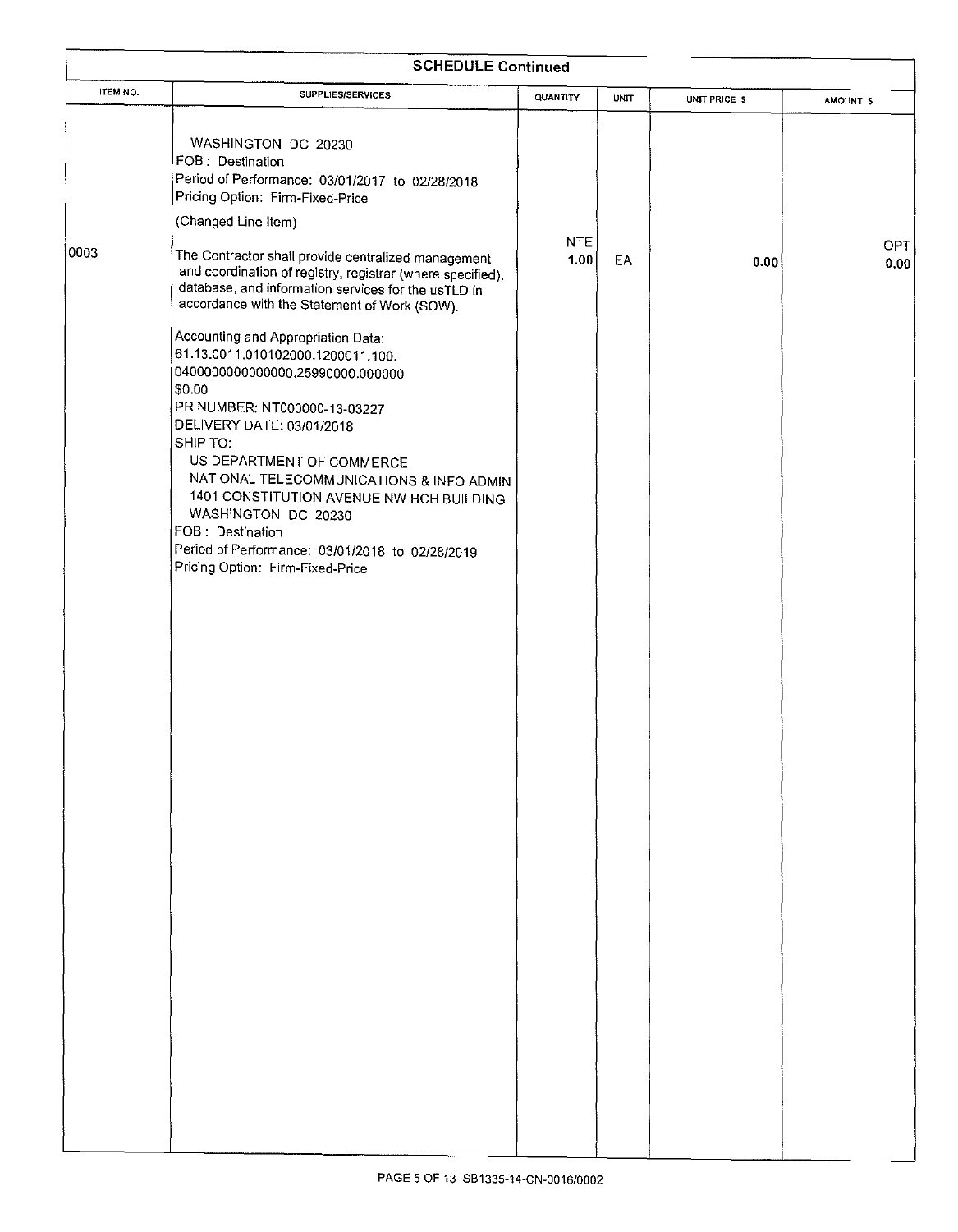## Table of Contents

| SECTION  |  |
|----------|--|
| $\sim$ 1 |  |
|          |  |
|          |  |

 $\sim$   $\sim$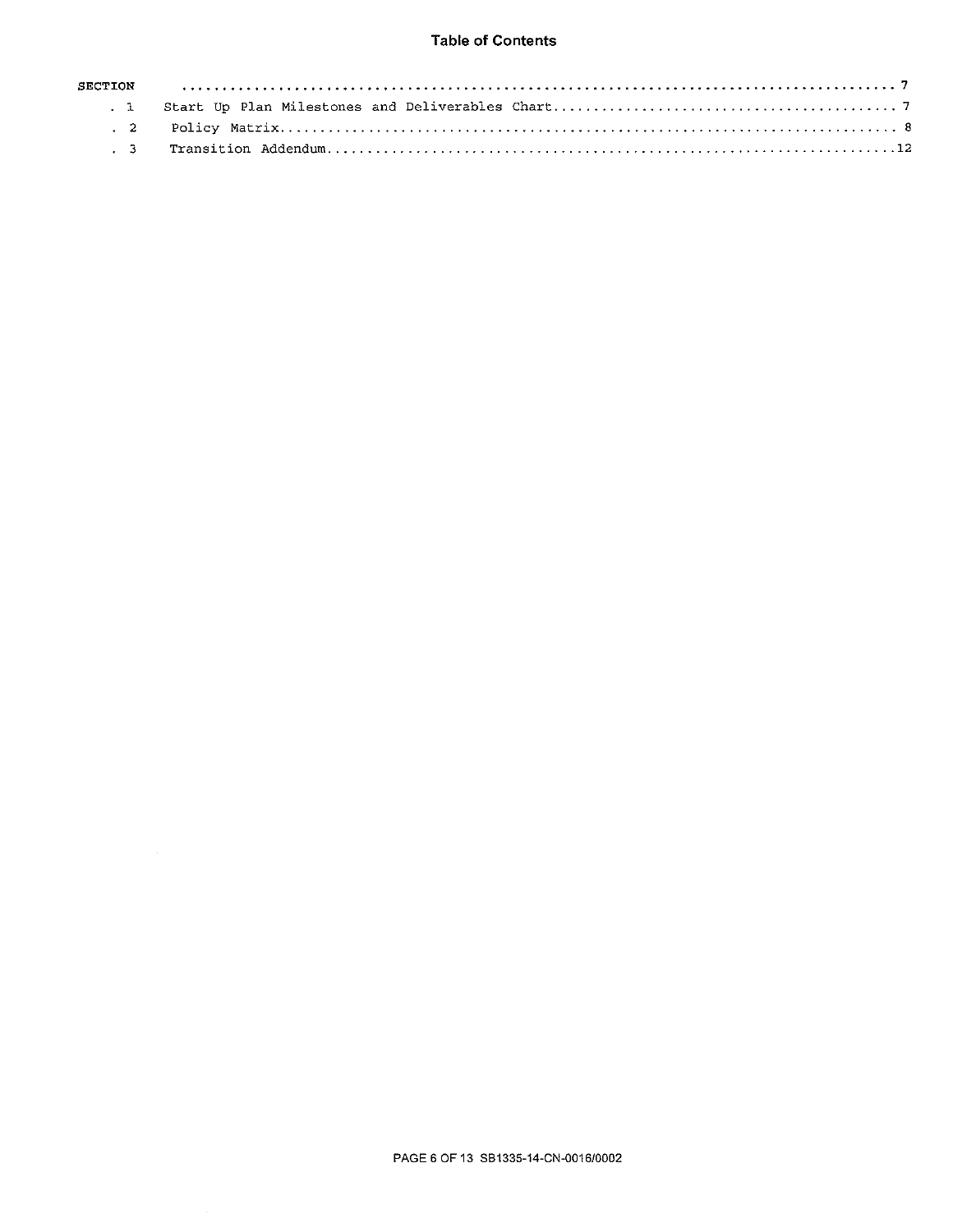### 1.3.15.13 Start Up Plan Milestones and Deliverables

The following table provides the usTLD Stakeholder Program Start-up Plan with milestones and deliverables.

| Date                                                                            | avent                                                                                                                                                                                                                                                                        |
|---------------------------------------------------------------------------------|------------------------------------------------------------------------------------------------------------------------------------------------------------------------------------------------------------------------------------------------------------------------------|
| Completed                                                                       | 1. Appointment of usTLD Manager of Public Participation and<br>Secretariat                                                                                                                                                                                                   |
| Agreed /Approved<br>Text $+7$                                                   | 2. usTLD Stakeholder Resource Page on registry website, including:<br>Charter<br>Notional stakeholder group listing<br>usTLD Structure and History resources<br>Notice of Inquiry (NOI) on Stakeholder Program<br>Council Expression of Interest Materials<br>$\blacksquare$ |
| Final DOC Approval<br>of Agreed NOI + 37                                        | 3. Close of NOI Response Period<br>Close of Expression of Interest Response Period<br>4.                                                                                                                                                                                     |
| Completed                                                                       | Appointment of Experts to kids.us Education Committee<br>5.                                                                                                                                                                                                                  |
| Close of NOI +14                                                                | 6. Publication of Summary of NOI Responses                                                                                                                                                                                                                                   |
| Close of NOI +21                                                                | 7. Neustar submits Further Notice of Inquiry (FNOI) to DOC (if<br>needed)                                                                                                                                                                                                    |
| Final DOC Approval<br>of Agreed FNOI +7<br>[Conditional upon<br>need for FNOI]  | 8. Publication of FNOI                                                                                                                                                                                                                                                       |
| Final DOC Approval<br>of Agreed FNOI +37<br>[Conditional upon<br>need for FNOI] | Close of FNOI Response Period<br>9.                                                                                                                                                                                                                                          |
| Close of FNOI +14<br>[Conditional upon<br>need for FNOI]                        | 10. Publication of Summary of FNOI Responses                                                                                                                                                                                                                                 |
| Close of NOI (or<br>FNOI, if it takes<br>place) +21                             | 11. Announcement of Initial Stakeholder Council Members                                                                                                                                                                                                                      |
| Announcement +60                                                                | 12. Organizational meeting of Stakeholder Council; election of officers                                                                                                                                                                                                      |
| Organizational                                                                  | 13. Neustar submits the Draft Council Work Plan (14 month plan) to                                                                                                                                                                                                           |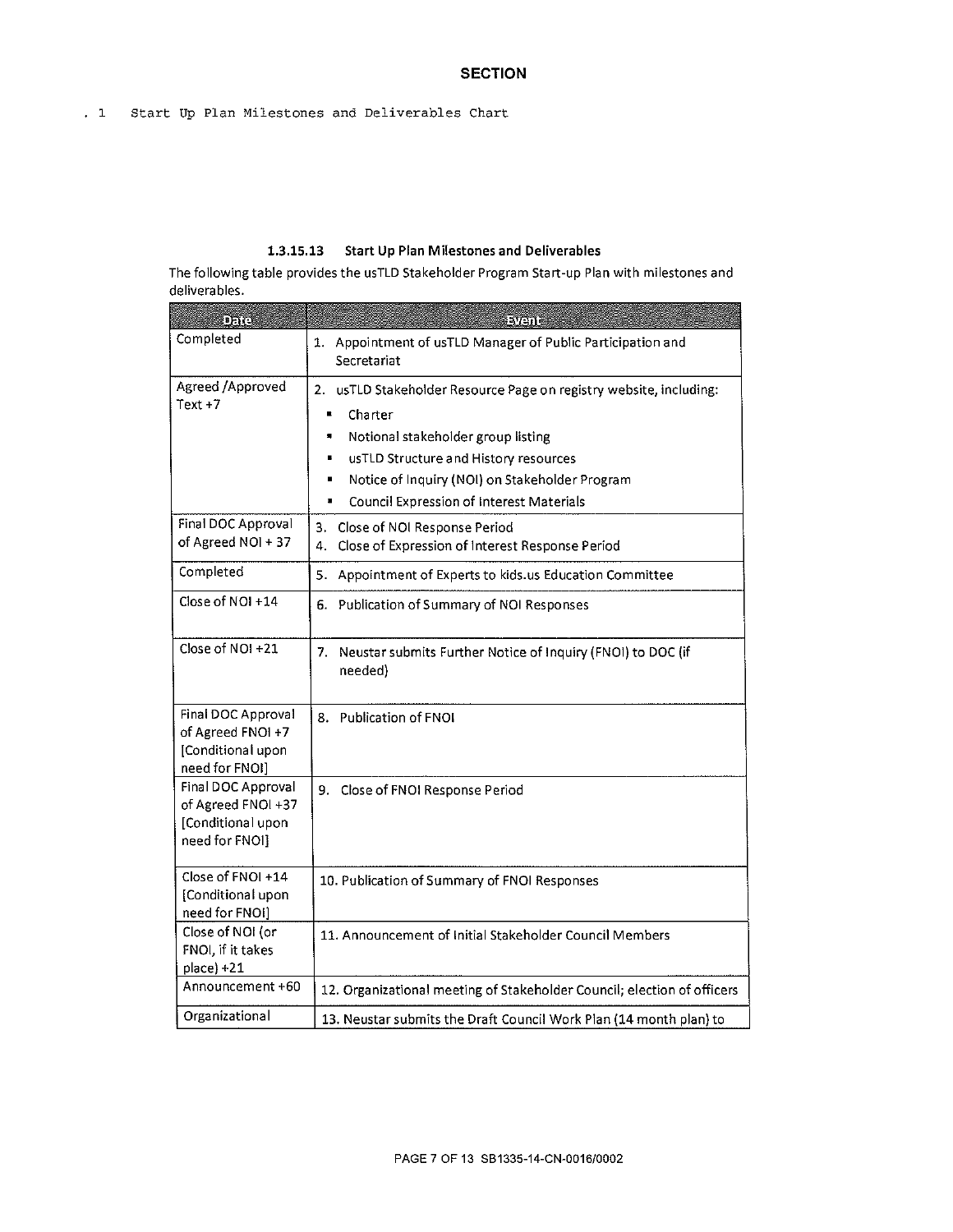| oara                                                      | <b>Event</b>                                                                                                                                                                                                                                                                                                                                                              |
|-----------------------------------------------------------|---------------------------------------------------------------------------------------------------------------------------------------------------------------------------------------------------------------------------------------------------------------------------------------------------------------------------------------------------------------------------|
| meeting +28                                               | DOC for information, including schedule for public consultation<br>and Deliverables/Milestone Schedule for Implementation Progress<br>Evaluation<br>14. Neustar submits the draft Council Operating Procedures to DOC<br>for information, including policies and procedures for public<br>consultation, meetings policy, transcripts and recordings<br>publication policy |
| DOC Receipt of<br><b>Agreed Draft Work</b><br>$Plan + 7$  | 15. Publication of Draft Council Work Plan for Public Comment<br>16. Publication of Member Interest Statements and draft Council<br>Operating Procedures, etc.                                                                                                                                                                                                            |
| <b>Publication of Draft</b><br>Council Work Plan<br>$+30$ | 17. Close of Council Work Plan comment period                                                                                                                                                                                                                                                                                                                             |
| Close of Council<br>Work Plan comment<br>period +21       | 18. Neustar submits the Final Council Work Plan to DOC for review                                                                                                                                                                                                                                                                                                         |
| DOC Receipt of Final<br>Agreed Work Plan<br>$+7$          | 19. Council adopts and publishes the Final Council Work Plan (14<br>month plan), including schedule for public consultation and<br>Deliverables/Milestone Schedule for Implementation Progress<br>Evaluation                                                                                                                                                              |
|                                                           | 20. Council adopts and publishes the revised Council Operating<br>Procedures, including policies and procedures for public<br>consultation, meetings policy, transcripts and recordings<br>publication policy                                                                                                                                                             |
| Approved Work Plan<br>$+60$                               | 21. usTLD Public Stakeholder Town Hall (virtual)                                                                                                                                                                                                                                                                                                                          |
| Virtual Town Hall<br>$+45$                                | 22. usTLD Stakeholder Council 1st Annual Report                                                                                                                                                                                                                                                                                                                           |

Table 1.3-9: usTLD Stakeholder Program Start-up Plan Milestones and Deliverables

. 2 Policy Matrix

 $\hat{\boldsymbol{r}}$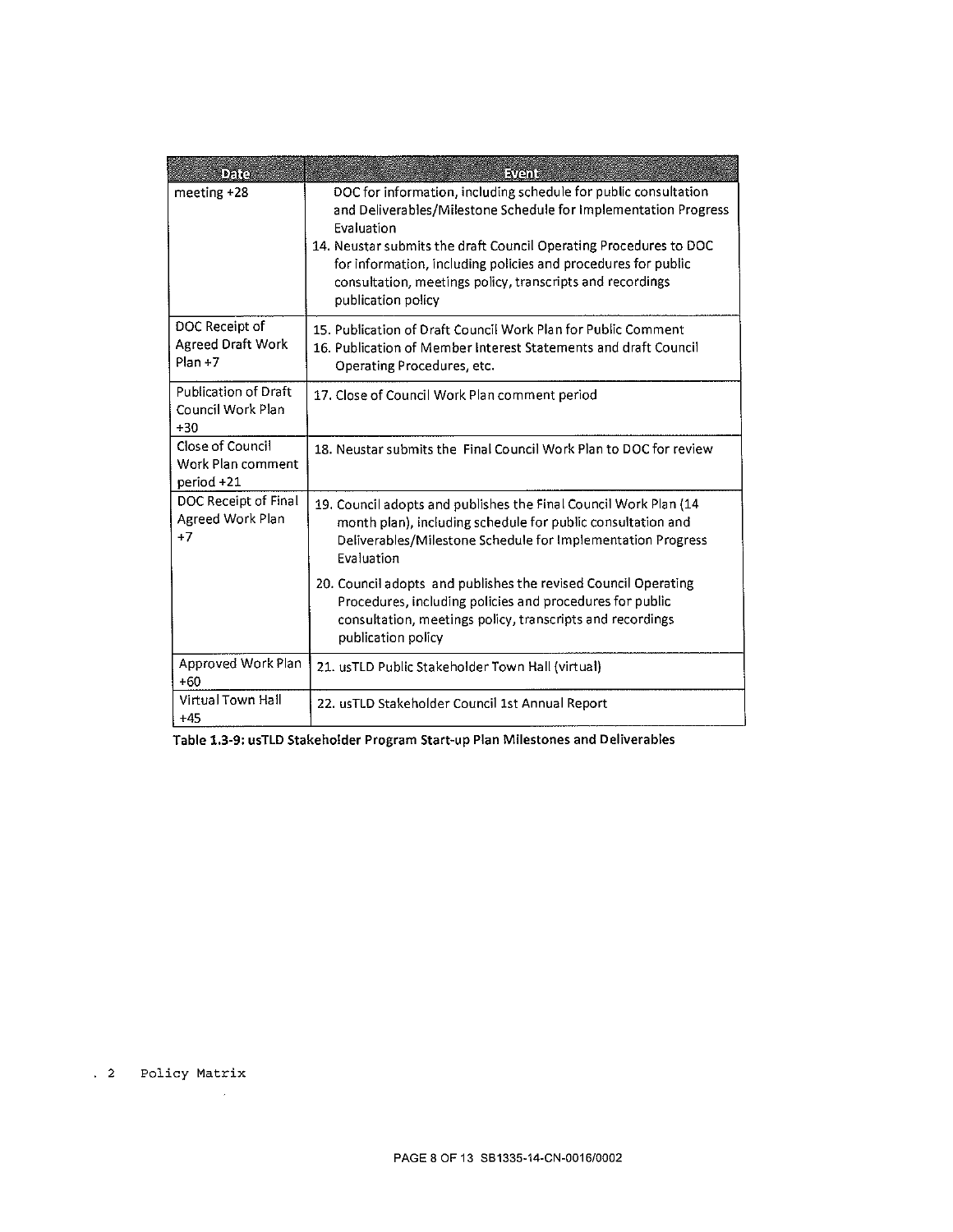|                                                      |            |          |         | usTLD Policy Matrix                                                                                                                                                                                                                                                                                                                                                                                                                                                                                                                                                                                                                                                                                                                                                                                                                                                                                                                                    |           |                  |                               |
|------------------------------------------------------|------------|----------|---------|--------------------------------------------------------------------------------------------------------------------------------------------------------------------------------------------------------------------------------------------------------------------------------------------------------------------------------------------------------------------------------------------------------------------------------------------------------------------------------------------------------------------------------------------------------------------------------------------------------------------------------------------------------------------------------------------------------------------------------------------------------------------------------------------------------------------------------------------------------------------------------------------------------------------------------------------------------|-----------|------------------|-------------------------------|
| Policy or Specification Name                         | <b>New</b> | Existing | Revised | Comments                                                                                                                                                                                                                                                                                                                                                                                                                                                                                                                                                                                                                                                                                                                                                                                                                                                                                                                                               |           | Effective        |                               |
|                                                      |            |          |         |                                                                                                                                                                                                                                                                                                                                                                                                                                                                                                                                                                                                                                                                                                                                                                                                                                                                                                                                                        | in Effect | Contract + 60/90 | Contract + 60/July 1,<br>2014 |
| Registrar Information<br>Specification               | x          |          |         | Added to conform to ICANN 2013 RAA                                                                                                                                                                                                                                                                                                                                                                                                                                                                                                                                                                                                                                                                                                                                                                                                                                                                                                                     |           |                  | x                             |
| Additional Technical                                 |            | x        |         |                                                                                                                                                                                                                                                                                                                                                                                                                                                                                                                                                                                                                                                                                                                                                                                                                                                                                                                                                        | х         |                  |                               |
| Specifications Schedule<br>Fee Schedule              |            |          | x       | Revised to reflect increase in wholesale price to cover stakeholder process                                                                                                                                                                                                                                                                                                                                                                                                                                                                                                                                                                                                                                                                                                                                                                                                                                                                            |           |                  | $\mathbf{x}$                  |
| Logo License Specification                           |            | x        |         |                                                                                                                                                                                                                                                                                                                                                                                                                                                                                                                                                                                                                                                                                                                                                                                                                                                                                                                                                        | x         |                  |                               |
| Nexus Requirements Policy                            |            | x        |         |                                                                                                                                                                                                                                                                                                                                                                                                                                                                                                                                                                                                                                                                                                                                                                                                                                                                                                                                                        | x         |                  |                               |
| <b>Rules For Nexus Dispute</b><br>Policy             |            |          | x       | As stated in Section 1.4.1, Neustar proposes to modify the Nexus Dispute<br>Resolution Policy to permit transfer of a usTLD to a prevailing complainant<br>(providing the complainant meets the Nexus criteria) and allow electronic<br>submission of usDRP-required documents. This would bring the NDP Rules in<br>line with more modern electronic communication practices. The respondent<br>in any dispute will still receive email, mail, and fax notification, but instead of<br>sending a paper file, the respondent will be sent instructions and a re-<br>sendable hyperlink to a user portal containing relevant documentation.<br>Neustar is proposing to modify the usDRP Dispute Resolution Rules in the<br>same manner, and has worked with the National Arbitration Forum to adopt<br>the changes set out in Table 1.4-1, which can be found in the NDP Rules. We<br>believe the stakeholder community supports closing this loophole. |           |                  | x                             |
| <b>Transfer Policy</b>                               |            | x        |         |                                                                                                                                                                                                                                                                                                                                                                                                                                                                                                                                                                                                                                                                                                                                                                                                                                                                                                                                                        | x         |                  |                               |
| Domain Name Transfer<br>Policy                       |            | x        |         |                                                                                                                                                                                                                                                                                                                                                                                                                                                                                                                                                                                                                                                                                                                                                                                                                                                                                                                                                        | x         |                  |                               |
| Privacy Policy                                       |            | x        |         |                                                                                                                                                                                                                                                                                                                                                                                                                                                                                                                                                                                                                                                                                                                                                                                                                                                                                                                                                        | x         |                  |                               |
| AGP (Add Grace Period)<br><b>Limits Policy</b>       |            | x        |         |                                                                                                                                                                                                                                                                                                                                                                                                                                                                                                                                                                                                                                                                                                                                                                                                                                                                                                                                                        | X         |                  |                               |
| Administrator Reservation of<br><b>Rights Polley</b> |            | x        |         |                                                                                                                                                                                                                                                                                                                                                                                                                                                                                                                                                                                                                                                                                                                                                                                                                                                                                                                                                        | x         |                  |                               |
| Acceptable Use Policy                                | x          |          |         | The usTLD has had a variety of policies on appropriate usage of usTLD<br>registrations, but the Acceptable Use Policy brings these disparate<br>statements together into a single document consistent with best practices,                                                                                                                                                                                                                                                                                                                                                                                                                                                                                                                                                                                                                                                                                                                             |           |                  | x                             |
| <b>Administrative Policy</b><br>Statement            |            | x        |         |                                                                                                                                                                                                                                                                                                                                                                                                                                                                                                                                                                                                                                                                                                                                                                                                                                                                                                                                                        | x         |                  |                               |

Page 1 of 4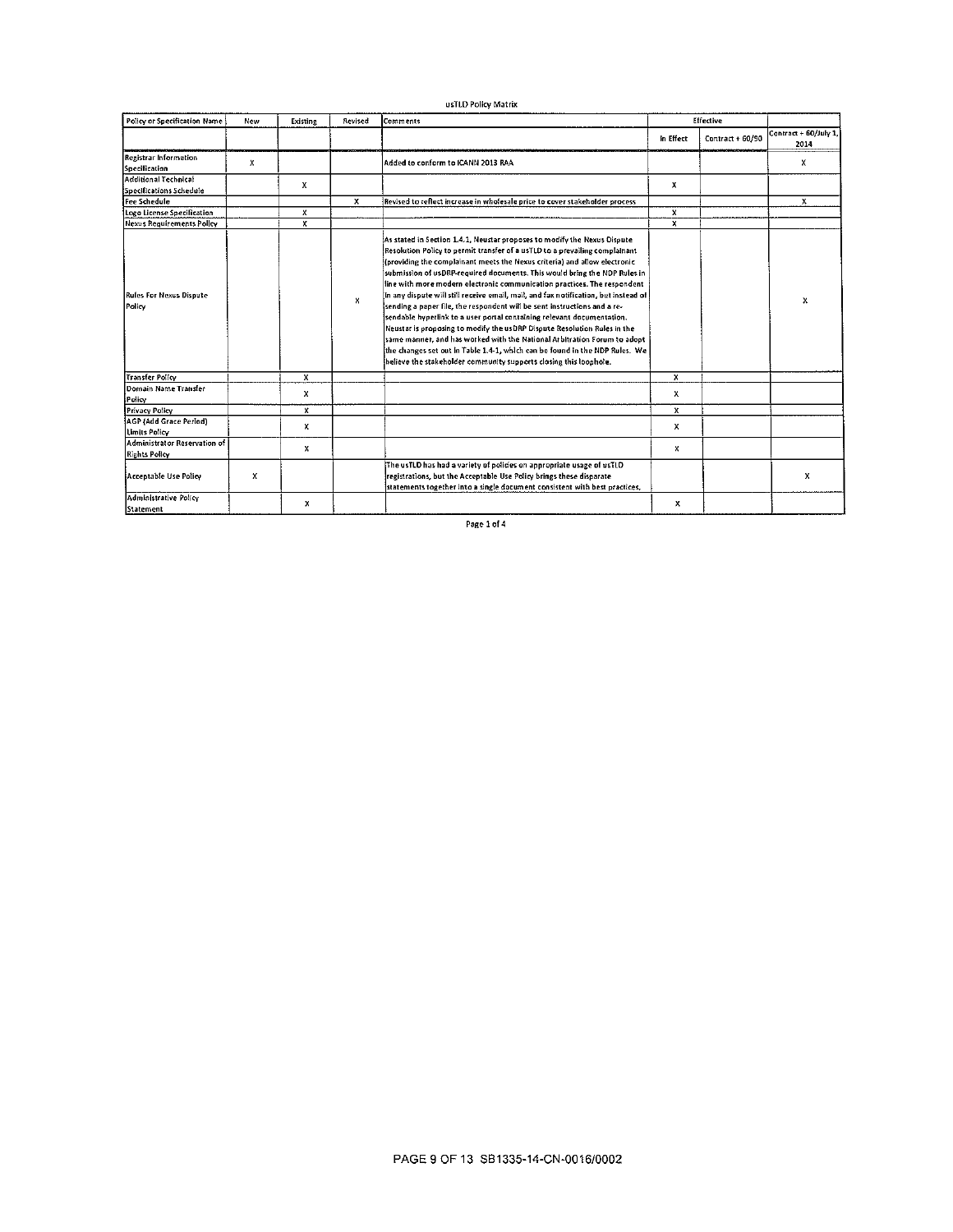### usTLD Policy Matrix

| Policy or Specification Name                     | New | Existing | Revised | Comments                                                                                                                                                                                                                                                                                                                                                                                                                                                                                                                                                                                                                                                                                                                                                                                                                                                                                                                                                                                                                                                        |           | Effective        |                               |
|--------------------------------------------------|-----|----------|---------|-----------------------------------------------------------------------------------------------------------------------------------------------------------------------------------------------------------------------------------------------------------------------------------------------------------------------------------------------------------------------------------------------------------------------------------------------------------------------------------------------------------------------------------------------------------------------------------------------------------------------------------------------------------------------------------------------------------------------------------------------------------------------------------------------------------------------------------------------------------------------------------------------------------------------------------------------------------------------------------------------------------------------------------------------------------------|-----------|------------------|-------------------------------|
|                                                  |     |          |         |                                                                                                                                                                                                                                                                                                                                                                                                                                                                                                                                                                                                                                                                                                                                                                                                                                                                                                                                                                                                                                                                 | In Effect | Contract + 60/90 | Contract + 60/July 1.<br>2014 |
| <b>Dispute Resolution Policy</b><br>(usDRP)      |     | x        |         |                                                                                                                                                                                                                                                                                                                                                                                                                                                                                                                                                                                                                                                                                                                                                                                                                                                                                                                                                                                                                                                                 | x         |                  |                               |
| Rufes for the usTLD Dispute<br>Resolution Policy |     |          | x       | As stated in Section 1.4.3.1 Neustar has proposed modest changes to the<br>usDRP Policy and Rules to achieve the following: (i) bring them in line with<br>current electronic communication practices, {ii) place an affirmative duty on<br>the Registrar to lock the domain name in dispute and provide the needed<br>contact information to the dispute resolution provider, and (iii) ensure that a<br>prevailing usDRP complainant is only entitled to a transfer of the .us domain<br>name, if and only if, that complainant can provide demonstrable evidence to<br>the dispute resolution provider that it possesses both legitimate rights to the<br>domain name, and that it meets the U.S. Nexus Requirements. See Table 1.4-                                                                                                                                                                                                                                                                                                                         |           |                  | х                             |
| USDRP Approval Process                           |     | Ϊx.      |         |                                                                                                                                                                                                                                                                                                                                                                                                                                                                                                                                                                                                                                                                                                                                                                                                                                                                                                                                                                                                                                                                 | x         |                  |                               |
| Amended USDRP Provider<br>Agreement              |     | x        |         |                                                                                                                                                                                                                                                                                                                                                                                                                                                                                                                                                                                                                                                                                                                                                                                                                                                                                                                                                                                                                                                                 | x         |                  |                               |
| <b>Rapid Suspension Dispute</b><br>Policy (usRS) | x   |          |         | Reflects inclusion of rapid suspension dispute process.                                                                                                                                                                                                                                                                                                                                                                                                                                                                                                                                                                                                                                                                                                                                                                                                                                                                                                                                                                                                         |           |                  | x                             |
| LisRS Rules                                      | х   |          |         | Reflects inclusion of rapid suspension dispute process.                                                                                                                                                                                                                                                                                                                                                                                                                                                                                                                                                                                                                                                                                                                                                                                                                                                                                                                                                                                                         |           |                  | x                             |
| Nexus Dispute Policy                             |     | x        |         |                                                                                                                                                                                                                                                                                                                                                                                                                                                                                                                                                                                                                                                                                                                                                                                                                                                                                                                                                                                                                                                                 | х         |                  |                               |
| Whois Accuracy Program<br>Specification          |     |          | x       | On pages 106-111 of the Neustar Policies and Specifications for the usTLD<br>slip-sheet attached to the RFP Response ("Policies and Specifications"),<br>Neustar sets forth a number of elements that combined constitute Neustar's<br>Whois Accuracy Program for the usTLD. Although a number of elements of<br>this Program have been in place for some time, this is the first time that the<br>policies have been combined in one document. Therefore, a redline of the<br>changes cannot be produced. We note that these changes mirror the<br>requirements of the new gTLD agreements, including some that were<br>requested by law enforcement and others that we understand were<br>proposed by the U.S. GAC representative. While these changes could be<br>deferred pending Stakeholder Council action, we are unsure whose interests<br>would be served by further delay. And, of course, adoption of these changes<br>now would not preclude Council action in the future.Section 1.4.6.7 of the<br>RFP Response describes these changes in detail. |           | x                |                               |

Page 2 of 4

 $\bar{\beta}$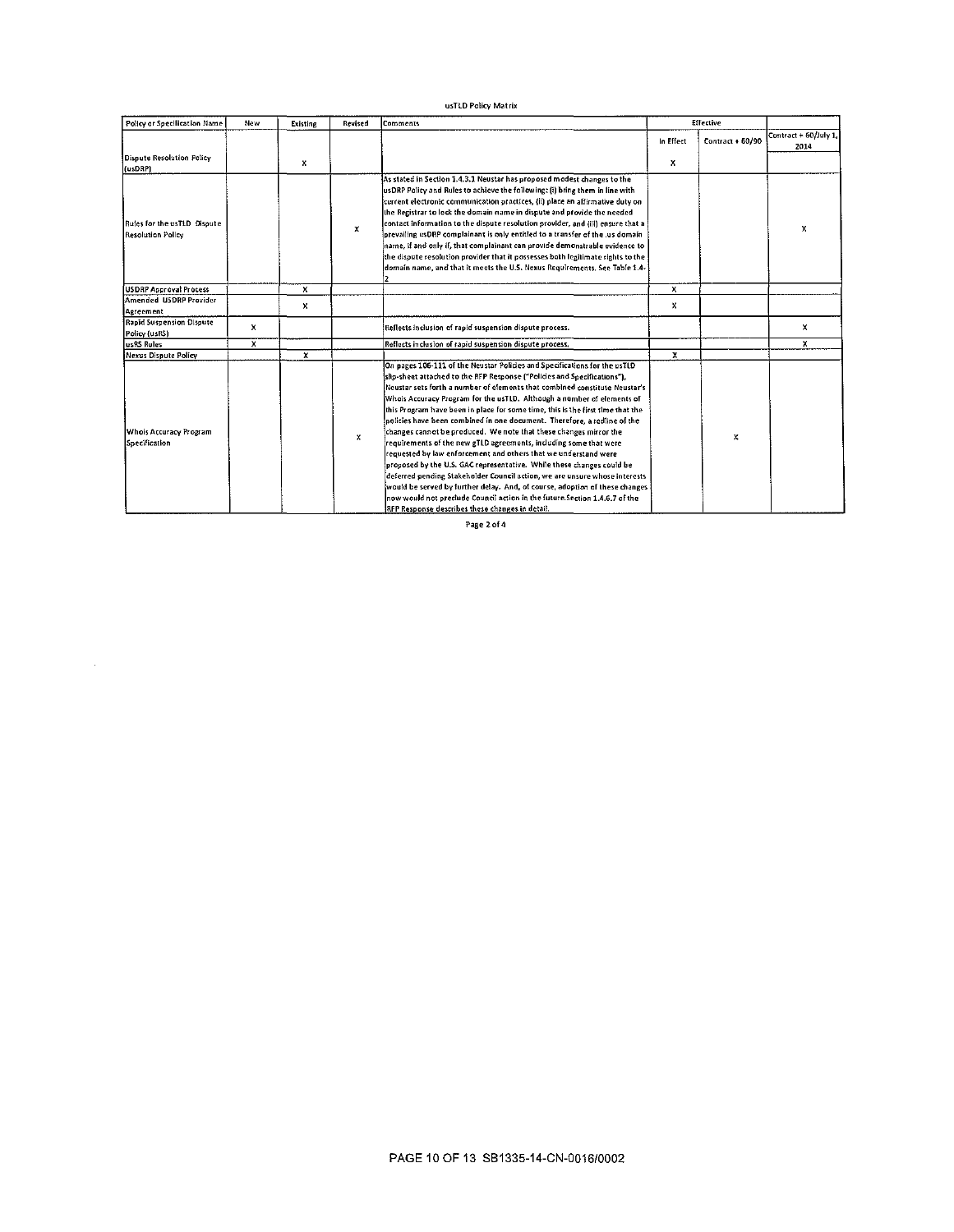#### usTLD Policy Matrix

| Policy or Specification Name                    | New         | Existing | Revised | Comments                                                                                                                                                                                                                                                                                                                                                                  |           | Effective                                                                                                                                                                                                                                                                                                                                  |                               |
|-------------------------------------------------|-------------|----------|---------|---------------------------------------------------------------------------------------------------------------------------------------------------------------------------------------------------------------------------------------------------------------------------------------------------------------------------------------------------------------------------|-----------|--------------------------------------------------------------------------------------------------------------------------------------------------------------------------------------------------------------------------------------------------------------------------------------------------------------------------------------------|-------------------------------|
|                                                 |             |          |         |                                                                                                                                                                                                                                                                                                                                                                           | In Effect | Contract + 60/90                                                                                                                                                                                                                                                                                                                           | Contract + 60/July 1,<br>2014 |
| Data Directory Service<br>(Whols) Specification |             |          | x       | Revised to reflect updated ICANN specification and services levels with<br>respect to WHOIS.                                                                                                                                                                                                                                                                              |           |                                                                                                                                                                                                                                                                                                                                            | x                             |
| Policy on Registrar Use of<br><b>Resellers</b>  |             |          | x       | Mirrors changes in ICANN 2013 RAA                                                                                                                                                                                                                                                                                                                                         |           |                                                                                                                                                                                                                                                                                                                                            | x                             |
| Data Retention Specification                    | $\mathbf x$ |          |         | Mirrors changes in ICANN 2013 RAA                                                                                                                                                                                                                                                                                                                                         |           |                                                                                                                                                                                                                                                                                                                                            | x                             |
| Sunrise Policy                                  |             |          | x       | Revised to propose using the Trademark Clearinghouse in the event a Sunrise<br>is held.                                                                                                                                                                                                                                                                                   |           | in the event that<br>Neustar elects to<br>launch a second or<br>third-level<br>expanded space in<br>the ust LD, it will<br>be important to<br>protect U.S. Patent<br>and Trademark<br>holders. Should<br>the Department of<br>Commerce believe<br>that a Sunrise<br>Period is<br>warranted.<br>Neustar will utilize<br>the Sunrise Policy. |                               |
| Registrar-Registrant<br>Agreement Specification |             |          | x       | This document was revised to fil give effect to changes adopted in the 2013<br>Registrar Accreditation Agreement and the New gTLD Registry Agreement<br>(including the GAC Advice); (ii) incorporate the Acceptable Use Policy<br>described above; and (iii) to be in a position to implement changes that may<br>result from Stakeholder Council policy recommendations. |           |                                                                                                                                                                                                                                                                                                                                            | x                             |

Page 3 of 4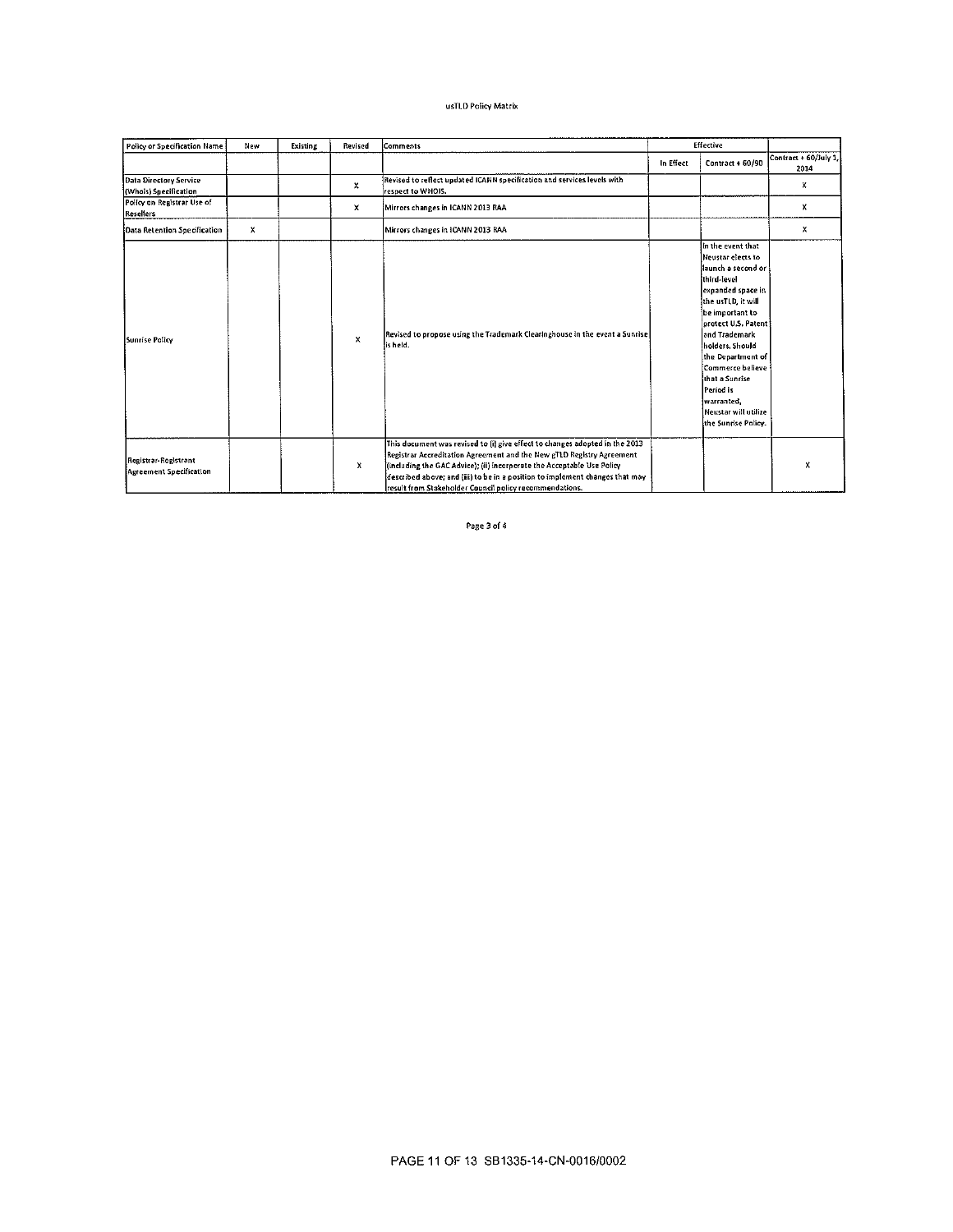#### usTLD Policy Matrix

| Policy or Specification Name                                          | New | Existing | Revised | Comments                                                                                                                                                                                                                                                                                                                                                                                                                                                                                                                                                                                |           | Effective          |                               |
|-----------------------------------------------------------------------|-----|----------|---------|-----------------------------------------------------------------------------------------------------------------------------------------------------------------------------------------------------------------------------------------------------------------------------------------------------------------------------------------------------------------------------------------------------------------------------------------------------------------------------------------------------------------------------------------------------------------------------------------|-----------|--------------------|-------------------------------|
|                                                                       |     |          |         |                                                                                                                                                                                                                                                                                                                                                                                                                                                                                                                                                                                         | In Effect | $Contract + 60/90$ | Contract + 60/July 1,<br>2014 |
| Registry Operator Code of<br> Conduct                                 |     |          | x       | Neustar has operated under a Code of Conduct with respect to the usTLD<br>since taking over the administration of the usTLD in 2001. Although the new<br>proposed Code of Conduct retains some of the elements of the existing Code<br>of Conduct, including neutrality and confidentiality obligations, it<br>incorporates conduct standards with respect to dealing with the usTLD<br>Stakeholder Council as well as an affirmation to operate the usTLD in the<br>public interest. A redline of the proposed Code of Conduct and the existing<br>Code of Conduct is attached hereto. |           |                    | x                             |
| <b>Redemption Grace Period</b><br>Specification                       |     | х        |         |                                                                                                                                                                                                                                                                                                                                                                                                                                                                                                                                                                                         | x         |                    |                               |
| Proxy/Privacy Registration<br>Policy                                  |     | x        |         |                                                                                                                                                                                                                                                                                                                                                                                                                                                                                                                                                                                         | x         |                    |                               |
| Manager Delegation Take-<br>Back Policy                               |     | х        |         |                                                                                                                                                                                                                                                                                                                                                                                                                                                                                                                                                                                         | x         |                    |                               |
| Delegated Manager Tool                                                |     | x        |         |                                                                                                                                                                                                                                                                                                                                                                                                                                                                                                                                                                                         | x         |                    |                               |
| Policy on Delegated<br>Manager DNS Inspection                         |     | X        |         |                                                                                                                                                                                                                                                                                                                                                                                                                                                                                                                                                                                         | x         |                    |                               |
| <b>RSS Feeds for Delegated</b><br>Managers                            |     | x        |         |                                                                                                                                                                                                                                                                                                                                                                                                                                                                                                                                                                                         | x         |                    |                               |
| Buik Transfer After Partial<br>Portfolio Acquisition Policy           |     | x        |         |                                                                                                                                                                                                                                                                                                                                                                                                                                                                                                                                                                                         | x         |                    |                               |
| Policy on Prevention of<br>Phishing, Malware, Bot-nets,<br>etc.       |     |          | x       | Undated to reflect enhancement of malicious monitoring services                                                                                                                                                                                                                                                                                                                                                                                                                                                                                                                         |           |                    | x                             |
| Terms and Conditions for<br>Registrar Use of usTLD<br>Registry System | x   |          |         | This is a compilation of existing provisions of the usTLD Administrator<br>Registrar Agreement pulled into one policy                                                                                                                                                                                                                                                                                                                                                                                                                                                                   |           |                    | x                             |
| Specification on Registrant's<br>Benefits and Responsibilities        | x   |          |         | Adopted to reflect changes in ICANN 2013 RAA                                                                                                                                                                                                                                                                                                                                                                                                                                                                                                                                            |           |                    | х                             |

Page 4 of 4

. 3 Transition Addendum